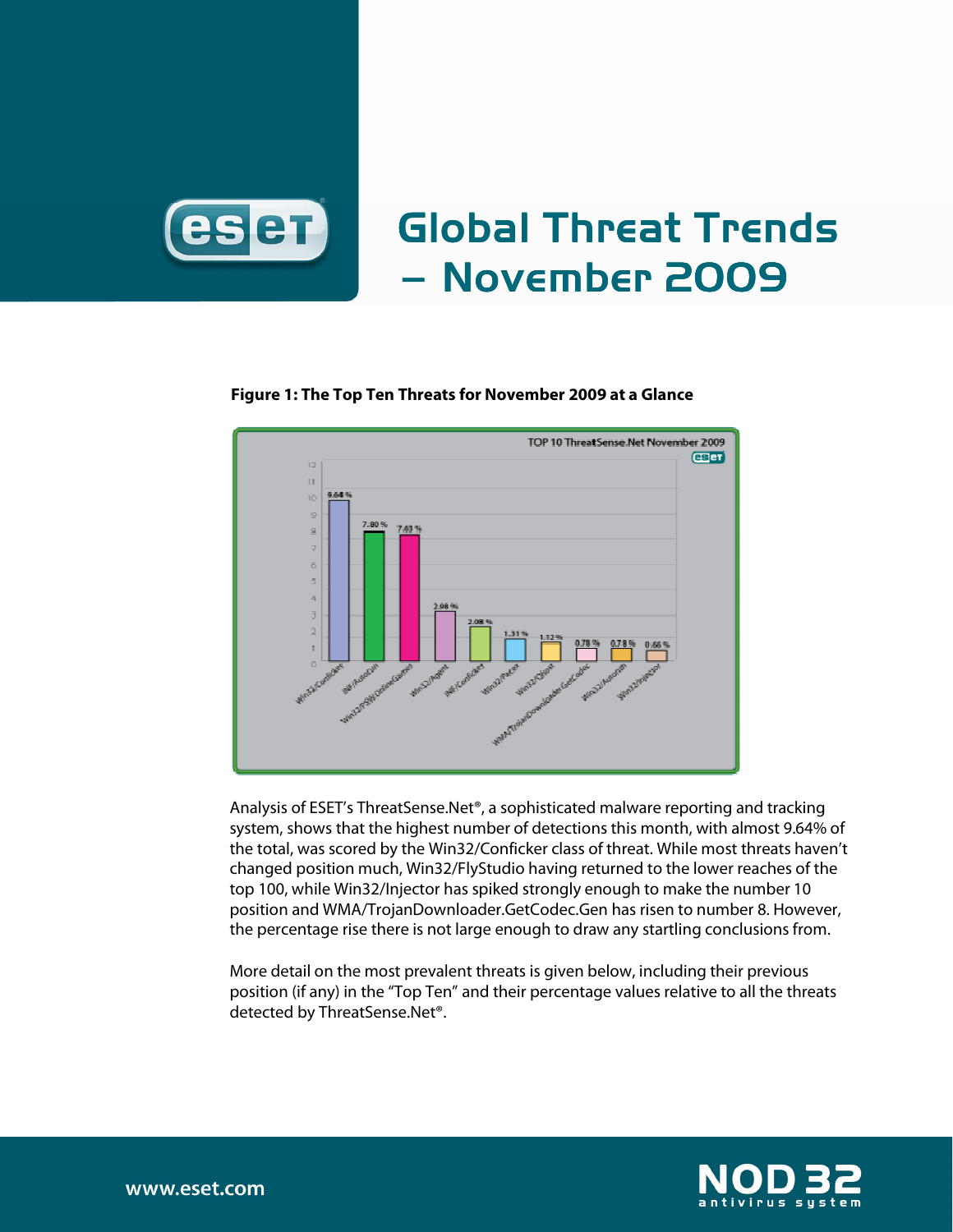# **1. Win32/Conficker**

**Previous Ranking**: 1 **Percentage Detected**: 9.64%

The Win32/Conficker threat is a network worm originally propagated by exploiting a recent vulnerability in the Windows operating system. This vulnerability is present in the RPC sub-system and can be remotely exploited by an attacker without valid user credentials. Depending on the variant, it may also spread via unsecured shared folders and by removable media, making use of the Autorun facility enabled at present by default in Windows (though not in Windows 7).

Win32/Conficker loads a DLL through the svchost process. This threat contacts web servers with pre-computed domain names to download additional malicious components. Fuller descriptions of Conficker variants are available at http://www.eset.eu/buxus/generate\_page.php?page\_id=279&lng=en.

## What does this mean for the End User?

While ESET has effective detection for Conficker, it's important for end users to ensure that their systems are updated with the Microsoft patch, which has been available since Autumn 2008, so as to avoid other threats using the same vulnerability. Information on the vulnerability itself is available at

http://www.microsoft.com/technet/security/Bulletin/ms08-067.mspx. While later variants dropped the code for infecting via Autorun, it can't hurt to disable it: this will reduce the impact of the many threats we detect as INF/Autorun. The Research team in San Diego has blogged extensively on Conficker issues: http://www.eset.com/threatcenter/blog/?cat=145

It's important to note that it's possible to avoid most Conficker infection risks generically, by practicing "safe hex": keep up-to-date with system patches, disable Autorun, and don't use unsecured shared folders and make sure that security software is active and updated. In view of all the publicity Conficker has received and its extensive use of a vulnerability that's been remediable for over a year, so we would have expected Conficker infections to be in decline by now if people were learning to take these commonsense precautions.

## **2. INF/Autorun**

**Previous Ranking**: 2 **Percentage Detected**: 7.80%

This detection label is used to describe a variety of malware using the file autorun.inf as a way of compromising a PC. This file contains information on programs meant to run automatically when removable media (often USB flash drives and similar devices) are



1.866.343.ESET (3738)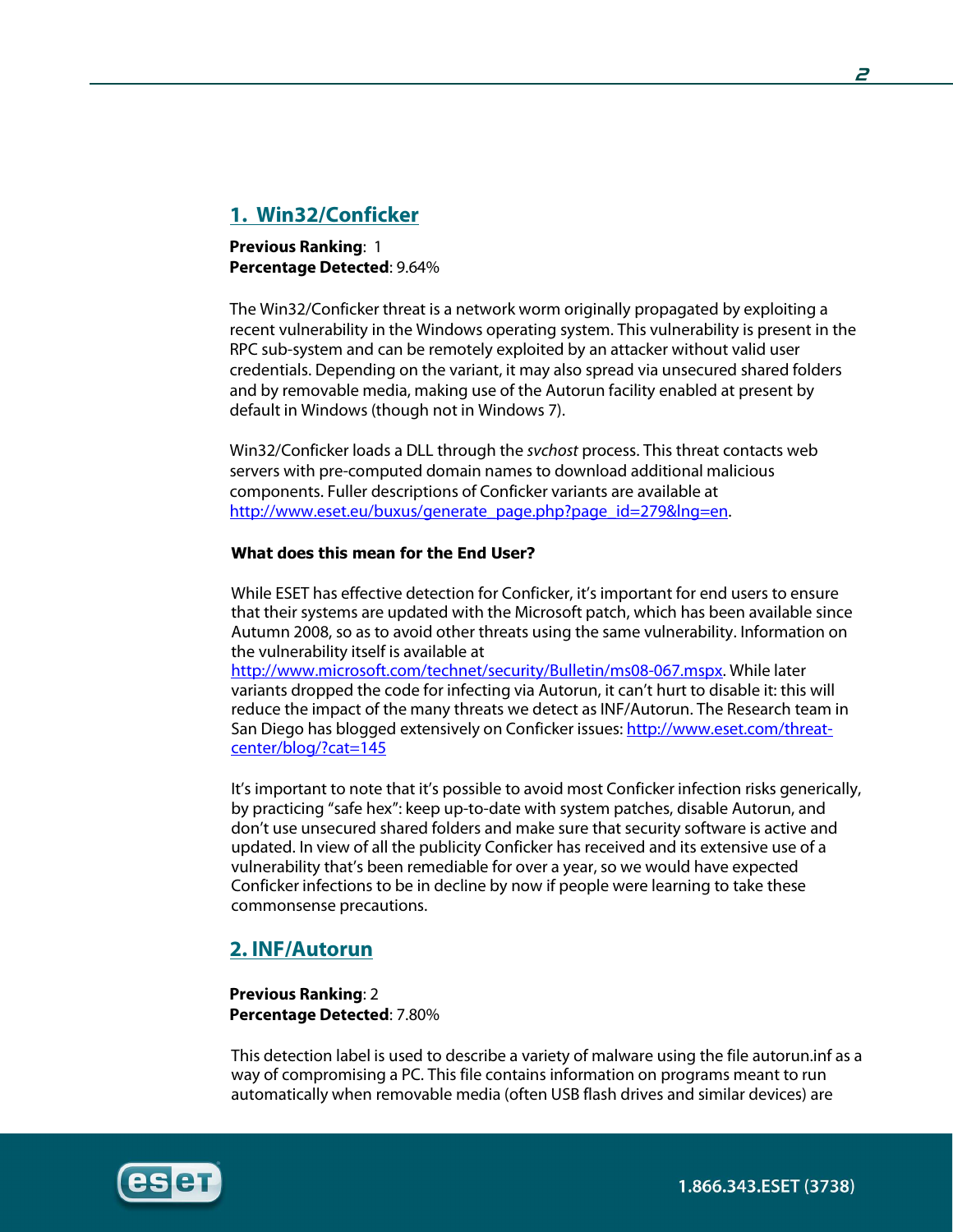**3** 

accessed by a Windows PC user. ESET security software heuristically identifies malware that installs or modifies autorun.inf files as INF/Autorun unless it is identified as a member of a specific malware family.

#### What does this mean for the End User?

Removable devices are useful and very popular: of course, malware authors are well aware of this, as INF/Autorun's frequent return to the number one spot clearly indicates. Here's why it's a problem.

The default Autorun setting in Windows will automatically run a program listed in the autorun.inf file when you access many kinds of removable media. There are many types of malware that copy themselves to removable storage devices: while this isn't always the program's primary distribution mechanism, malware authors are always ready to build in a little extra "value" by including an additional infection technique.

While using this mechanism can make it easy to spot for a scanner that uses this heuristic, it's better, as Randy Abrams has suggested in our blog (http://www.eset.com/threat-center/blog/?p=94; http://www.eset.com/threatcenter/blog/?p=828) to disable the Autorun function by default, rather than to rely on antivirus to detect it in every case. You may find Randy's blog at http://www.eset.com/threat-center/blog/2009/08/25/now-you-can-fix-autorun useful, too.

## **3. Win32/PSW.OnLineGames**

**Previous Ranking**: 3 **Percentage Detected**: 7.63%

This is a family of Trojans used in phishing attacks aimed specifically at game-players: this type of Trojan comes with keylogging and (sometimes) rootkit capabilities which gather information relating to online games and credentials for participating. Characteristically, the information is sent to a remote intruder's PC.

#### What does this mean for the End User?

These Trojans are still found in very high volumes, and game players need to remain alert. While there have always been unpleasant people who will steal another gamer's credentials just for the heck of it, trading in virtual cash, treasure, avatars and so on is now a major source of illegal income for cybercriminals. It's also important that participants in MMORPGs (Massively Multi-player Online Role Playing Games) like Lineage and World of Warcraft, as well as "metaverses" like Second Life, continue to be aware of the range of other threats like griefing ranged against them. The ESET Research team considered gaming malware in detail in the ESET 2008 Year End Global Threat

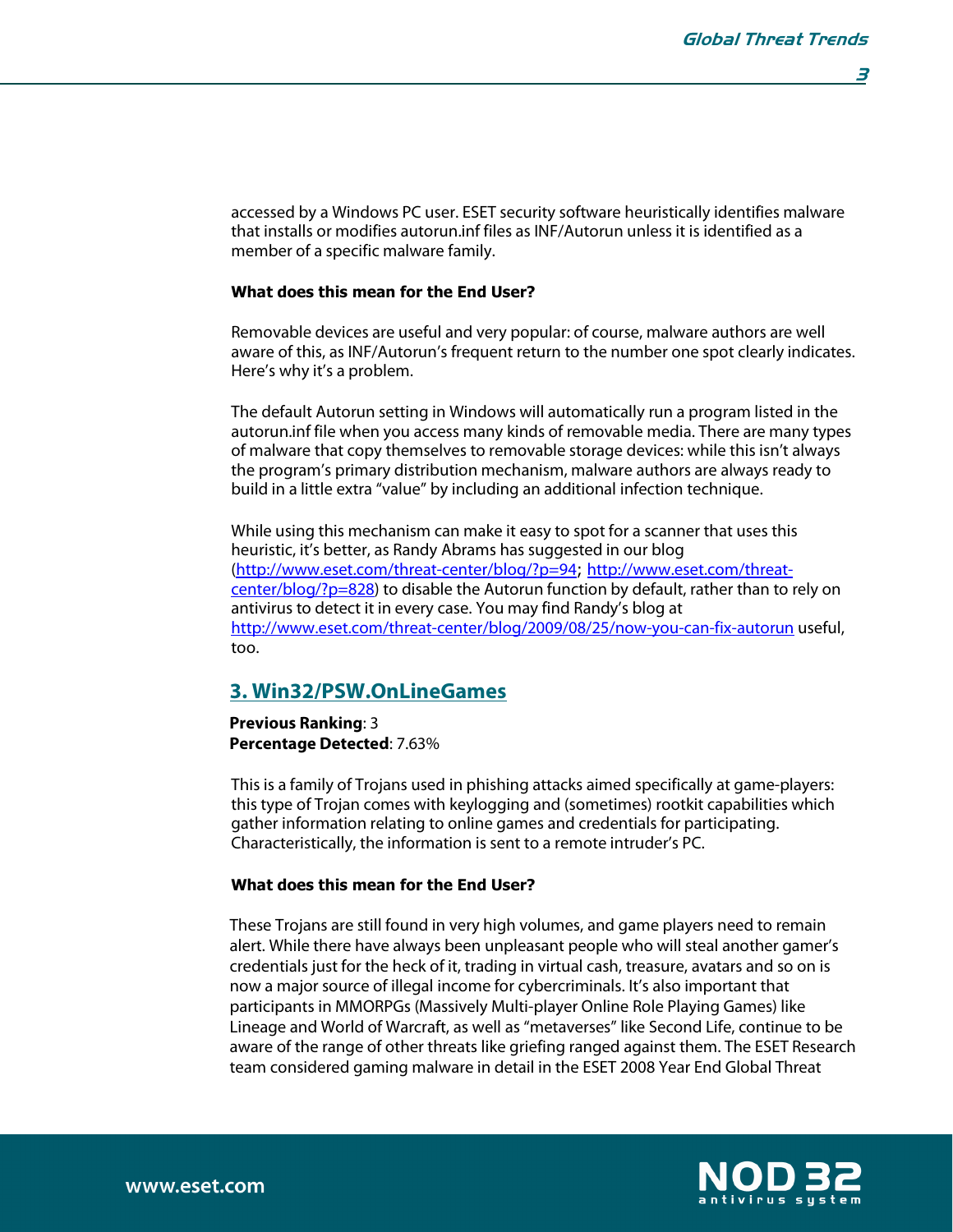Report, which can be found at http://www.eset.com/threatcenter/threat\_trends/EsetGlobalThreatReport(Jan2009).pdf

# **4. Win32/Agent**

**Previous Ranking**: 4 **Percentage Detected**: 2.98%

ESET NOD32 describes this detection of malicious code as generic, as it describes members of a broad malware family capable of stealing user information from infected PCs.

To achieve this, the malware usually copies itself into temporary locations and adds keys to the registry which refers to this file or similar ones created randomly in other operating system's folders, which will let the process run at every system startup.

## What does this mean for the End User?

This label covers such a range of threats, using a wide range of infection vectors that it's not really possible to prescribe a single approach to avoiding the malware it includes. Use good anti-malware (we can suggest a good product  $\circledcirc$ ), good patching practice, disable Autorun, and think before you click.

## **5. INF/Conficker**

**Previous Ranking**: 5 **Percentage Detected**: 2.08%

INF/Conficker is related to the INF/Autorun detection: it's applied to a version of the file autorun.inf used to spread later variants of the Conficker worm.

## **What does this mean for the End User?**

As far as the end user is concerned, this malware provides one more good reason for disabling the Autorun facility: see the section on INF/Autorun above.

## **6. Win32/Pacex.Gen**

**Previous Ranking**: 8 **Percentage Detected**: 1.31%

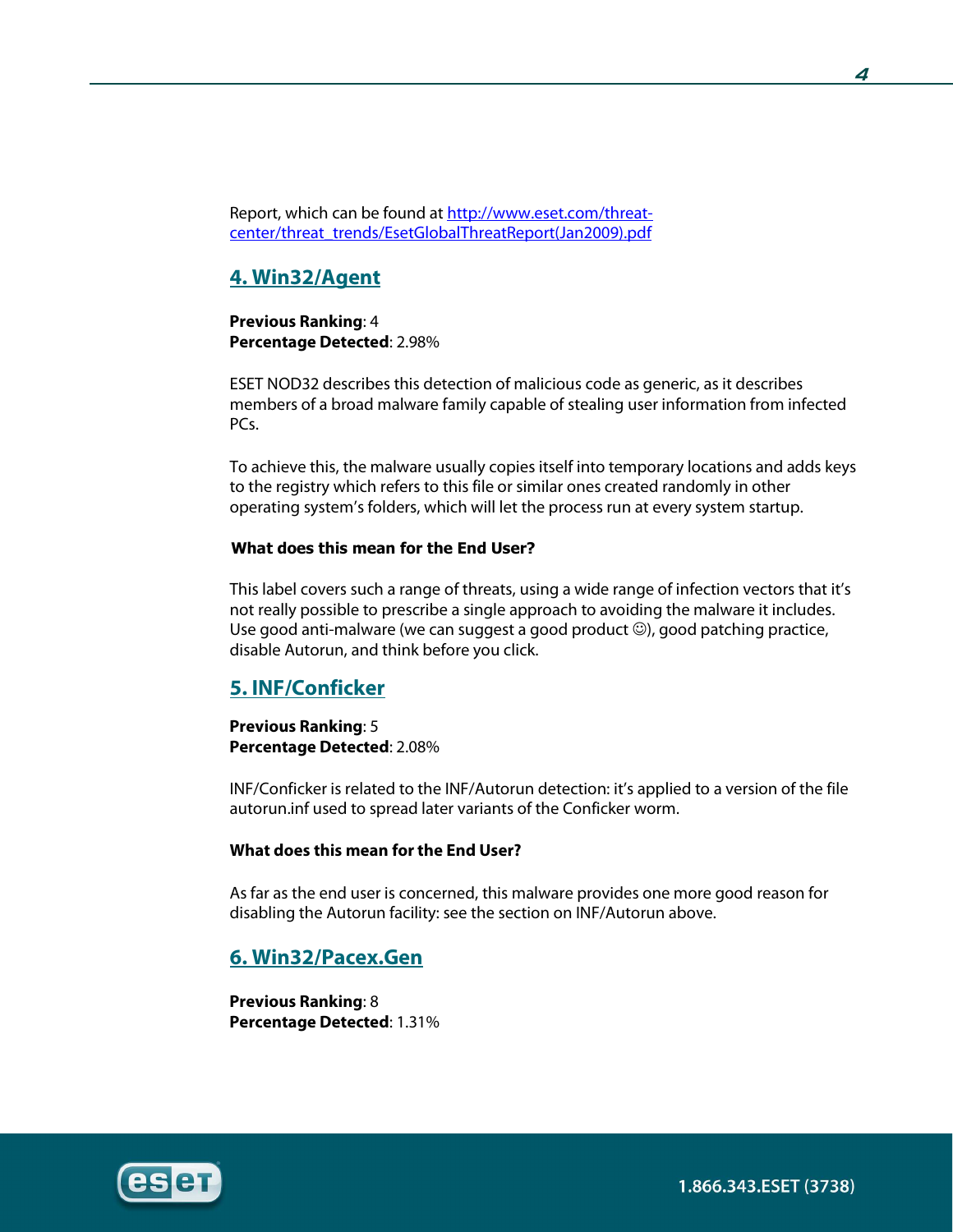The Pacex.Gen label designates a wide range of malicious files that use a specific obfuscation layer. The .Gen suffix means "generic": that is, the label covers a number of known variants and may also detect unknown variants with similar characteristics.

### **What does this mean for the End User?**

The obfuscation layer flagged by this detection has mostly been seen in passwordstealing Trojans. However, as more malware families appear that don't necessarily use the same base code but do share the same obfuscation technique, some of these threats are being detected as Pacex.

However, the increased protection offered by multiple proactive detection algorithms more than makes up for this slight masking of a statistical trend: as we've discussed in recent conference papers, it's more important to detect malware proactively than to identify it exactly. ("The Name of the Dose": Pierre-Marc Bureau and David Harley, Proceedings of the 18th Virus Bulletin International Conference, 2008 http://www.eset.com/download/whitepapers/Harley-Bureau-VB2008.pdf; "The Game of the Name: Malware Naming, Shape Shifters and Sympathetic Magic" by David Harley http://www.eset.com/download/whitepapers/cfet2009naming.pdf)

## **7. Win32/Qhost**

**Previous Ranking**: 7 **Percentage Detected**: 1.12%

This threat copies itself to the %system32% folder of Windows before starting. Win32/Qhost can spread through e-mail and gives control of an infected computer to an attacker. This group of trojans modifies the host's file in order to redirect traffic for specific domains.

#### **What does this mean for the End User?**

This is an example of a Trojan that modifies the DNS settings on an infected machine in order to change the way that domain names are mapped to IP addresses. This is often done so that the compromised machine can't connect to a security vendor's site to download updates, or to redirect attempts to connect to one legitimate site so that a malicious site is accessed instead. Qhost usually does this in order to execute a Man in the Middle (MITM) banking attack. It doesn't pay to make too many assumptions about where you are on the Internet.

## **8. WMA/TrojanDownloader.GetCodec.Gen**

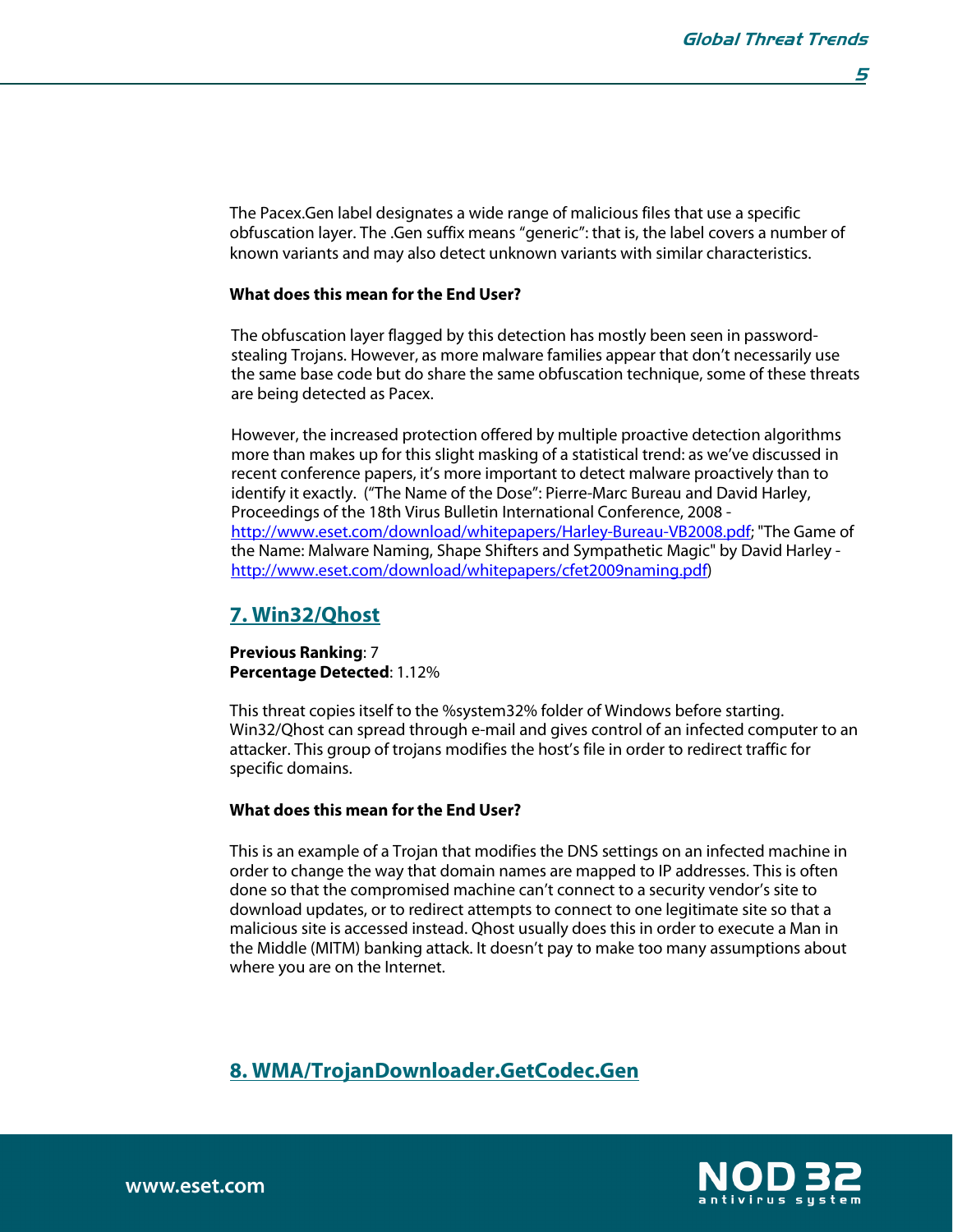## **Previous Ranking**: 10 **Percentage Detected**: 0.78%

Win32/GetCodec.A is a type of malware that modifies media files. This Trojan converts all audio files found on a computer to the WMA format and adds a field to the header that includes a URL pointing the user to a new codec, claiming that the codec has to be downloaded so that the media file can be read.

WMA/TrojanDownloader.GetCodec.Gen is a downloader closely related to Wimad.N which facilitates infection by GetCodec variants like Win32/GetCodec.A.

### **What does this mean for the End User?**

Passing off a malicious file as a new video codec is a long-standing social engineering technique exploited by many malware authors and distributors. As with Wimad, the victim is tricked into running malicious code he believes will do something useful or interesting. While there's no simple, universal test to indicate whether what appears to be a new codec is a genuine enhancement or a Trojan horse of some sort, we would encourage you to be cautious and skeptical: about any unsolicited invitation to download a new utility. Even if the utility seems to come from a trusted site (see http://www.eset.com/threat-center/blog/?p=828, for example), it pays to verify as best you can that it's genuine.

## **9. Win32/AutoRun**

**Previous Ranking**: 9 **Percentage Detected**: 0.78%

Threats identified with the label 'AutoRun' are known to use the Autorun.INF file. This file is used to automatically start programs upon insertion of a removable drive in a computer.

#### **What does this mean for the End User?**

The general implications of this particular threat for the end user are much the same as for malware detected as INF/Autorun.

## **10. Win32/Injector**

**Previous Ranking**: 68 **Percentage Detected**: 0.66%

Win32/Injector is a generic descriptor that might be applied to any malware that injects code into a running process, often for self-protection by masking its own presence, though an injector may intercept, piggyback or modify legitimate processes for other

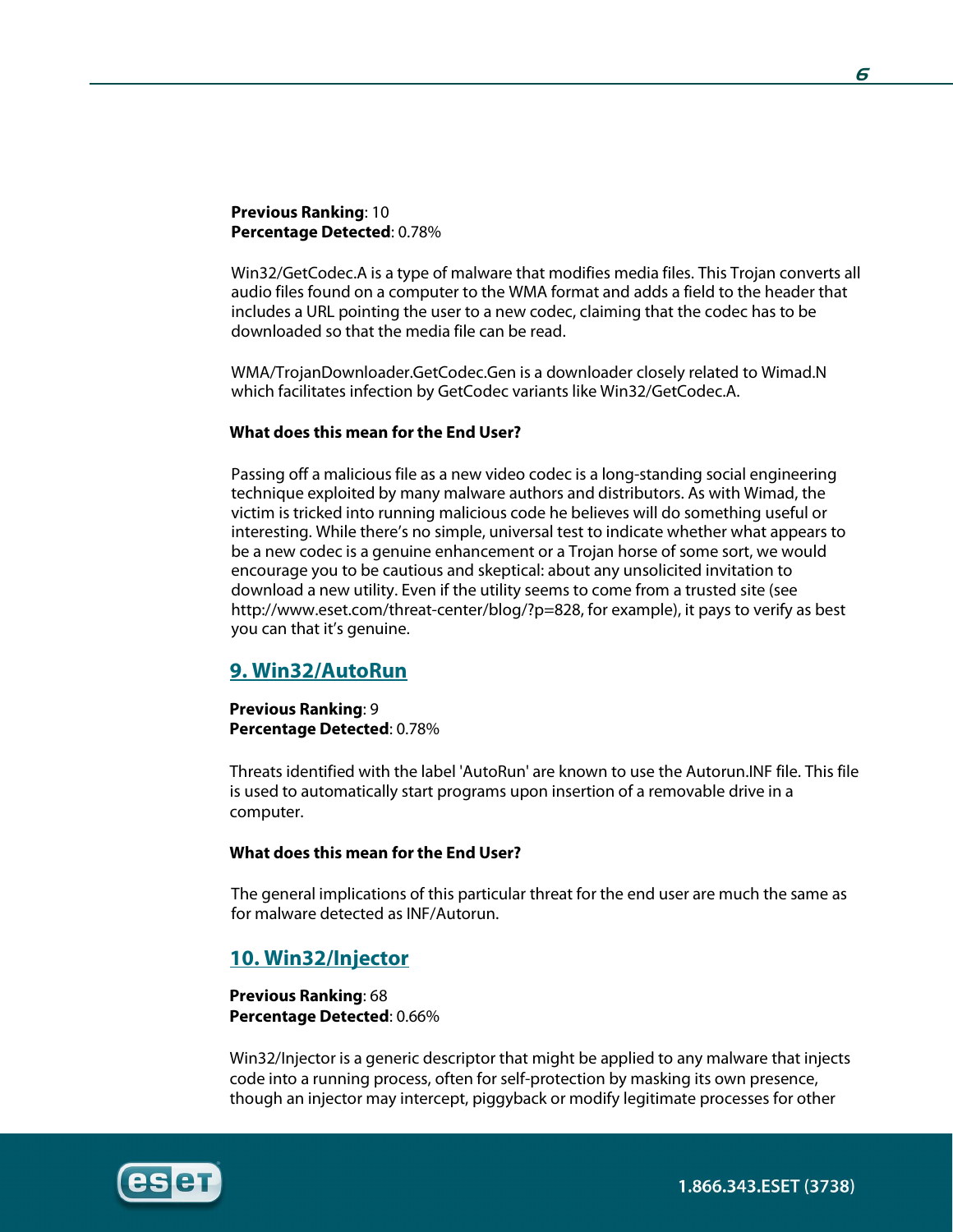**7** 

purposes. Such malware often injects code into Internet browser processes in order to bypass firewall defenses and communicate with a botnet command and control (C&C) server.

## **What does this mean for the End User?**

Since the term injector describes an attack mechanism rather than a specific malware family, there is no unique precaution we can recommend for dealing with this class of threat beyond normal "safe hex". As well as the precautions mentioned above in reference to Conficker, we'd suggest checking regularly that your anti-virus and firewall programs are active and that anti-malware programs are updating correctly, since interference with these processes is a common symptom of infection by many malware families.

It's also a good idea to use an unprivileged (normal user) account rather than a privileged (administrator) account except when you need privileged access. Not only does this sometimes stop a malicious program from installing itself, it may also make it harder for a program to inject code into a process that requires a higher privilege level

## **Current and Recent Events**

#### **Cybercrime Survey Revisited**

As mentioned briefly in the November report, Competitive Edge Research and Communication Inc recently conducted another survey on behalf of the ESET-sponsored Securing Our eCity initiative (http://securingourecity.com/). A thousand or so respondents shared their views on cybercrime, the degree of safety offered by Macs and PCs, the use and need of anti-virus software, safe use of the Internet and online banking, and so on.

As promised last month, Randy Abrams has shared some of the findings in the blog, at http://www.eset.com/threat-center/blog/2009/11/16/once-upon-acybercrime%e2%80%a6 and http://www.eset.com/threat-center/blog/2009/11/18/soyou-think-you-are-smart.

#### **iPhones and Jailbreaking**

Who would have thought that November would be the breakthrough month for iPhone malware?

Apple has an attractive security model for the iPhone and iPod Touch: it's simple and, within limits, effective. You can't install an application unless it's been approved and channeled through Apple's App Store (http://www.apple.com/iphone/apps-foriphone/). We say "within limits" because there's a simple way of installing whatever you

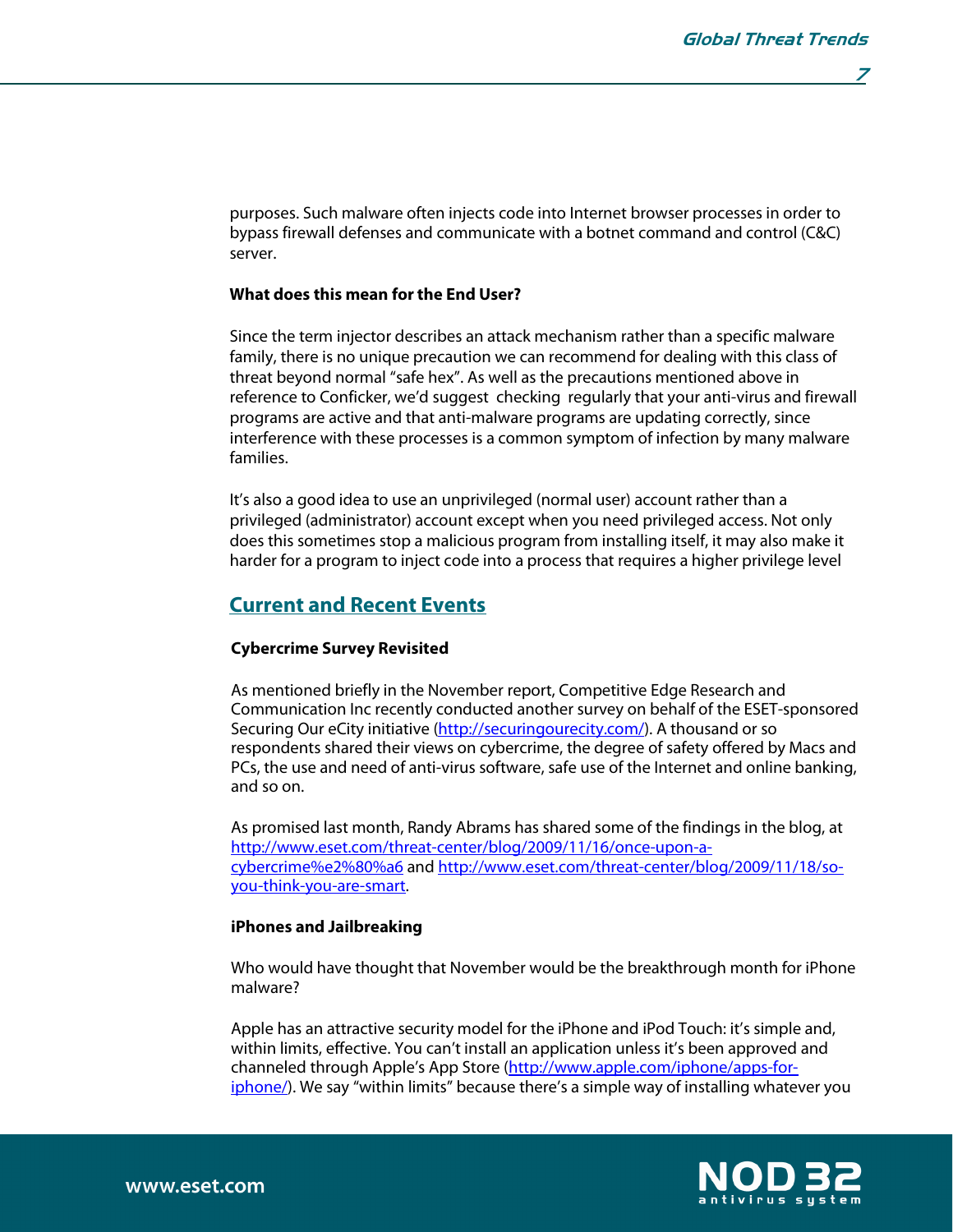like on your iPhone: it's called jailbreaking, and it breaks your license agreement with Apple, so you're not likely to get user support afterwards (http://support.apple.com/kb/HT3743), but a significant number of people do it. Which is a pretty good illustration of why whitelisting, though effective when it can be enforced, isn't more popular. If people can find a way to increase convenience (or entertainment value), many of them will cheerfully sacrifice security in order to achieve it.

One of the (conceptually quite rational) applications that people were installing was an iPhone-friendly implementation of SSH, which opens a secure channel (in terms of authentication) between systems for the exchange of data, including files, using associated secure protocols. Unfortunately, an Australian student, among others, noticed that if people jailbroke their iPhone *and* installed SSH *and* failed to change their default passwords, they became vulnerable to attackers who could gain privileged access to their devices. He wrote a trivial worm that changed their wallpaper and, for a while, the source code was available. Within a very short period, a multi-platform hacker tool (incorrectly referred to by the media as a virus) had appeared, capable of transferring data to another device or computer, followed by a functional worm-driven botnet, all using the same exploit.

There were actually a couple of related incidents, but this is the essential time-line in terms of the points we want to make:

- When we describe this as the "breakthrough" month, we don't mean that the sky is falling and the floodgates are open. It's unlikely that there'll be a deluge of iPhone malware in the near future: this is, as far as we can tell, a single loophole affecting relatively few iPhone users (those who jailbroke, installed SSH, and didn't change passwords) and after the publicity of the last couple of weeks, we'd hope that the number of potential victims is rapidly declining as the news spreads and people take action. Compared to the sheer volume of known malware for Symbian OS-based devices (several hundred threats), this is a trickle, though numerically it's now comparable to known malware for Windows Mobile/CE devices.
- Nonetheless, this is bad news. This isn't the first attempt at iPhone malware, but it's easily the most high-profile, and rightly so. The escalation of exploitation from rickrolling (http://en.wikipedia.org/wiki/Rickrolling) to a functional botnet indicates that the real bad guys (as opposed to glory-and-jobhunting selfpublicists) are watching, and ready to expend a little R&D trying out new revenue streams. If a new and viable loophole presents itself (and even the most rabid Mac zealot is going to find it difficult to argue that it couldn't happen again), it will be used.
- Antivirus is not going to ride to the rescue here: not, at any rate, in the near future. Apple is not showing any signs of approving any anti-malware application for the iPhone, and will, indeed be influenced by its own perception that there is no Apple security problem… At the same time, it's unlikely that reputable vendors will support jailbroken devices, leaving some iPhone users

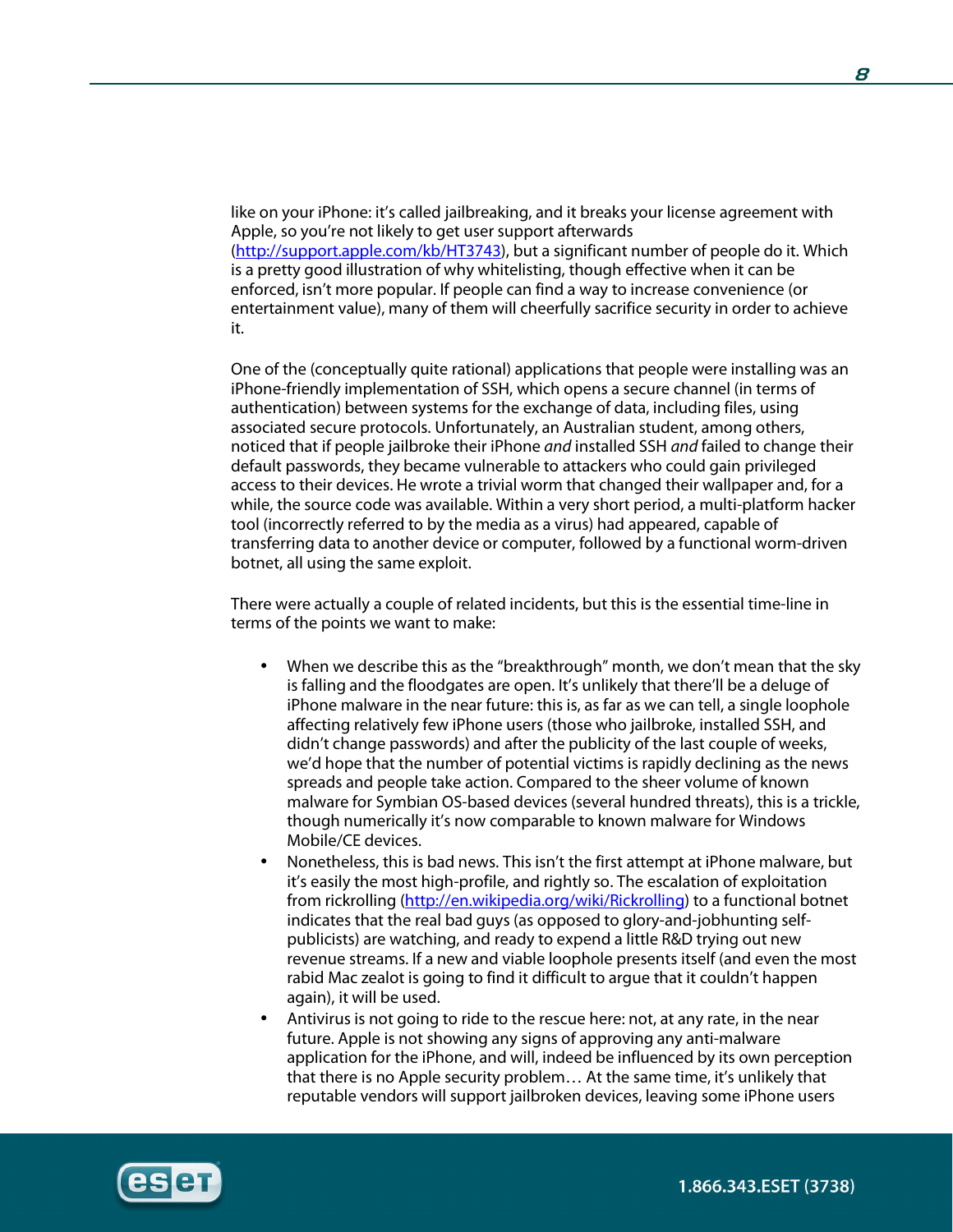vulnerable to the possibility of rogue AV and inadequate amateur anti-malware programs. (Well-meaning but poorly-implemented security software has been an issue in the Mac arena since way before OS X emerged from its chrysalis.)

And what of Ashley Towns, who opened up this particular can of worms? Apparently he now has a job as an iPhone application developer, joining the dishonorable rollcall of malware authors who've subsequently been offered jobs by software vendors naively believing that the ability to write malware is proof of exceptional coding ability. It will be interesting to see whether mogeneration manage to get any more apps through the Apple App Store approval process…

David Harley, ESET's Director of Malware Intelligence, and Randy Abrams, Director of Technical Education, have blogged at some length on this wave of malware:

http://www.eset.com/threat-center/blog/2009/11/10/iworm-ikee-sex-and-drugs-and-rickand-roll http://www.eset.com/threat-center/blog/2009/11/10/ikee-iphone-iworm-iyukkkkk http://www.eset.com/threat-center/blog/2009/11/11/hacker-tool-exploits-vulnerability-injailbroken-iphones http://www.eset.com/threat-center/blog/2009/11/11/iphoneprivacy-a-a-bit-more-info http://www.eset.com/threat-center/blog/2009/11/12/iphone-hack-tool-a-postscript http://www.eset.com/threat-center/blog/2009/11/13/when-is-a-worm-not-a-worm http://www.eset.com/threat-center/blog/2009/11/22/ibot-mark-2-go-straight-to-jail-do-notpass-go http://www.eset.com/threat-center/blog/2009/11/23/ibot-revisited-briefly http://www.eset.com/threat-center/blog/2009/11/25/whitelisting-and-the-iphone

#### **Old Threats Never Die**

They just get recycled. What comes around comes around, and around, and around…

David Harley writes: "For more years than I care to remember, I've been getting email around this time of year asking for financial help as the Russian winter sets in, though the name, age, gender and locality of the sender has changed time and again. Still, however often I change my email address (as I change providers and jobs, not in a vain effort to escape these mails!) sooner or later he/she (and his poor catches up with me. This year's is a bit different, though. The request is not for direct financial help, but to organize delivery of any cast-off, cast iron stove I may have access to, to an unspecified address 175km from Moscow. I almost wish I did have such an item, just to see what would happen if I offered to deliver it, rather than offering money instead. "

"However, it's not only phishes, 419s and other scams that keep knocking on my mailbox. We don't hear much about hoaxes and chain letters any more, but that doesn't mean they've gone away. In fact, November saw a number of chain letters indirectly associated with Armistice Day/Veterans Day/Remembrance Sunday and directly associated with the presence of US, American, UK or Commonwealth troops in Iraq and Afghanistan. I blogged a